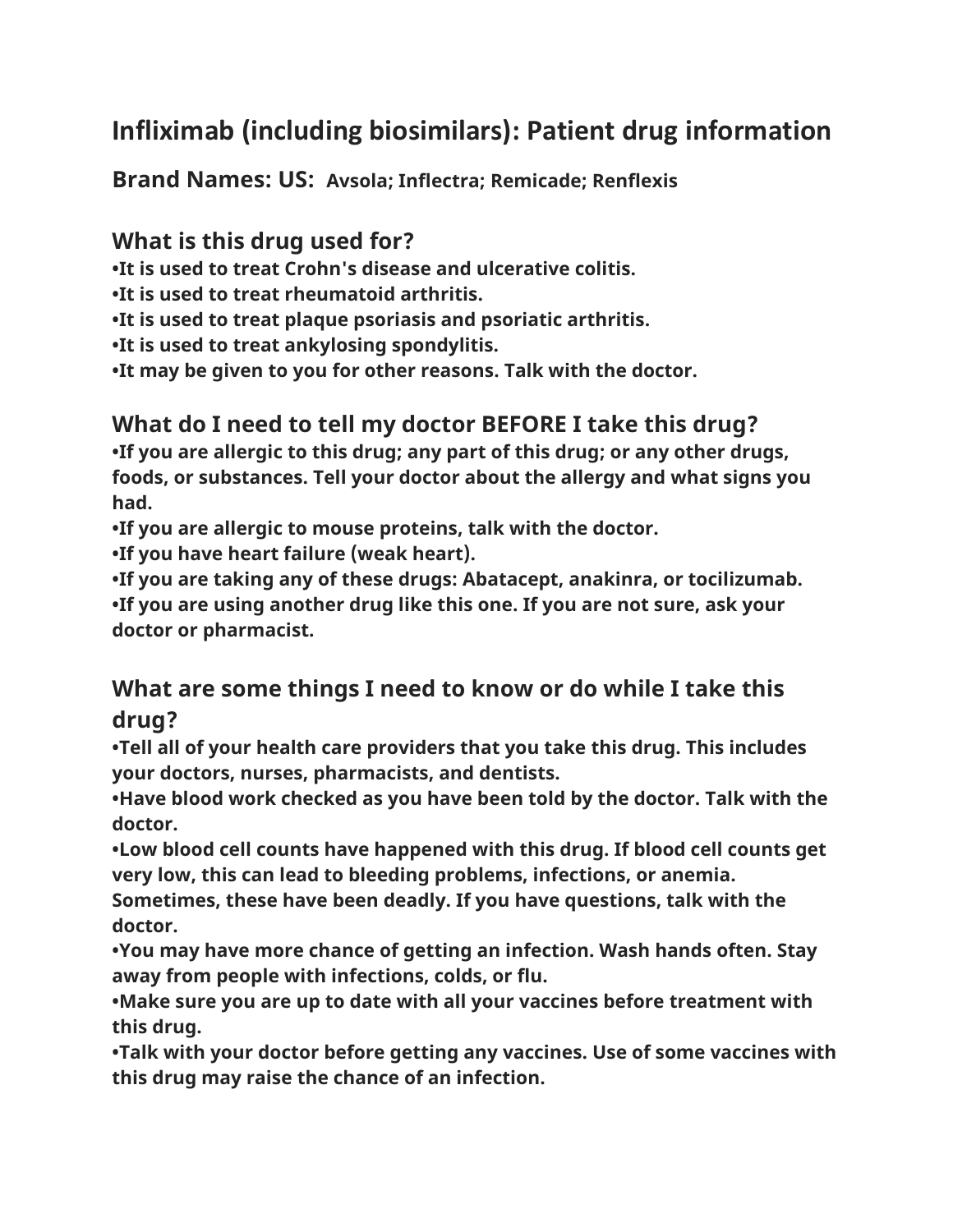**•Do not get a weakened bacteria like BCG for bladder cancer while you use this drug. Talk with your doctor.**

**•Have your skin checked. Tell your doctor if you have any skin changes like a new wart, skin sore or reddish bump that bleeds or does not heal, or a change in the color or size of a mole.**

**•If you have had hepatitis B before or carry the virus, this drug can cause the virus to become active. This can lead to very bad and sometimes deadly liver problems. You will be tested for hepatitis B before starting this drug. You will need to watch for signs of hepatitis while taking this drug and for several months after stopping it. Talk with your doctor.**

**•Rarely, people using drugs like this one have had nervous system problems. Sometimes, these problems have not gone away. Call your doctor right away if you have a burning, numbness, or tingling feeling that is not normal; change in eyesight; dizziness; seizures; or weakness in your arms or legs. •Liver problems have rarely happened with this drug. Sometimes, this has been deadly. Call your doctor right away if you have signs of liver problems like dark urine, feeling tired, not hungry, upset stomach or stomach pain, light-colored stools, throwing up, or yellow skin or eyes.**

**•Abnormal heartbeats, heart attacks, high or low blood pressure, and strokes have happened during and within 24 hours after the infusion. Sometimes, heart attacks have been deadly. Loss of eyesight has also happened during and within 2 hours after the infusion. Talk with the doctor.**

**•Tell your doctor if you are pregnant, plan on getting pregnant, or are breastfeeding. You will need to talk about the benefits and risks to you and the baby.**

## **What are some side effects that I need to call my doctor about right away?**

**•Signs of an allergic reaction, like rash; hives; itching; red, swollen, blistered, or peeling skin with or without fever; wheezing; tightness in the chest or throat; trouble breathing, swallowing, or talking; unusual hoarseness; or swelling of the mouth, face, lips, tongue, or throat.**

**•Signs of infection like fever, chills, very bad sore throat, ear or sinus pain, cough, more sputum or change in color of sputum, pain with passing urine, mouth sores, or wound that will not heal.**

**•Signs of lupus like a rash on the cheeks or other body parts, sunburn easy, muscle or joint pain, chest pain or shortness of breath, or swelling in the arms or legs.**